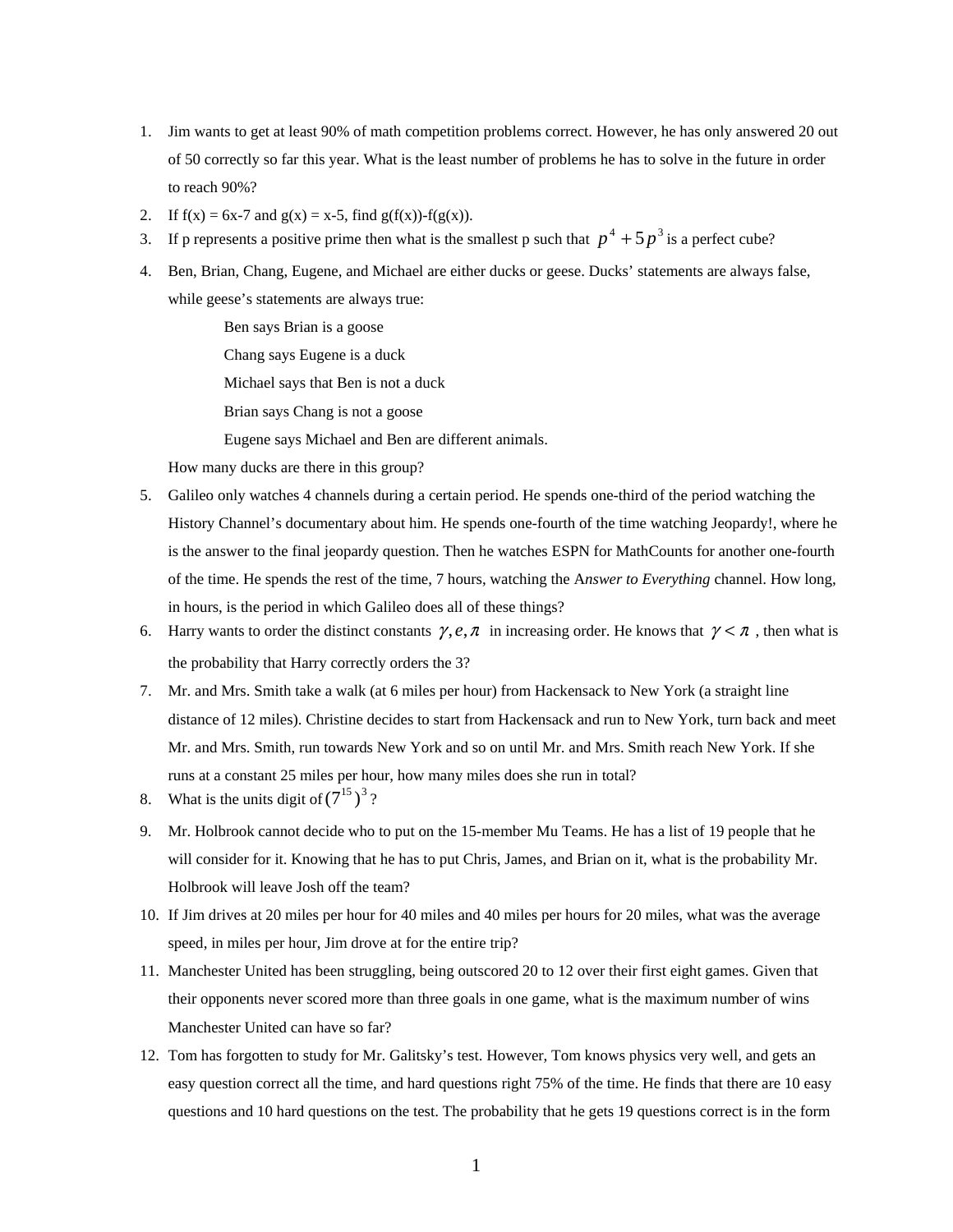*e c d*  $a \times \frac{b^c}{a}$  where a, b, and d are prime numbers. Find  $a + b + c + d + e$ .

- 13. If the number of rabbits multiply by 5 in population every hour, and the number of ants multiply by 3 every hour, and rabbits initially have a population of 81 and ants have an initial population of 625, after how many hours will the rabbit population equal the ant population?
- 14. Geo draws two concentric circles with distinct radii. Then, he draws a chord on the larger circle so that the chord is tangent to the smaller circle. If the chord has length 14, then what is the area, in terms of  $\pi$  inside the larger circle but outside the smaller circle?

15. How many zeros does 
$$
\frac{30!}{4 \times 5!}
$$
 end in?

- 16. Professor Stevens wants to arrange the desks in his room. If he makes three rows with an equal numbers of desks, he has 1 desk left over. If he arranges the desks in 5 rows of equal numbers of desks, he has 3 desks left over. If he arranges the desks in 7 rows, he also has 1 desk left over. How many desks are there in the Professors room, given that he has less than 105 desks?
- 17. In order to decide where he is moving, Dr. Early plays a coin game against himself. If he gets the sequence THH first, he moves to Austin. If he gets the sequence HHH first, he moves to Tacoma. What is his chance of moving to Tacoma? (T represents tails and H represents heads)
- 18. We have 4 girls and 3 boys (all distinguishable) that wish to be seated in a 7-seat row at the movie theater. What is the probability that the two people at each end of the row were both boys or both girls? (Express your answer as a common fraction in lowest terms)
- 19. In order to celebrate graduation year, Christine has decided to create a convex 2006-gon (a polygon with 2006 sides). Then, she picks a vertex, and draws lines connecting it to all vertices. How many nondegenerate regions (regions with area greater than 0) will she create by doing this?
- 20. I have a paper plate with radius 9 cm which has a hole of radius 5 cm cut out of the center of it. I accidentally drop a coin with radius 2 cm that will randomly land somewhere on the plate (all of the coin is on the plate). What is the probability that it will drop in the hole completely (all of the coin is within the hole)?
- 21. Six problems (numbers 1 through 6) are given to students for a math test. A student can score 0, 1, 2 or 3 points for each problem. Compute the number of ways 15 points can be scored.
- 22. A right triangle ABC has right angle C and side AC=7, BC=24. What is the numerical difference between the area and the perimeter of the triangle?
- 23. Pyramid ABCDE has square base ABCD and edges AE, BE, CE, DE of equal length. If AB is 10 centimeters and the height of the pyramid is 10 centimeters, then compute the fourth root of the product of all edges of the pyramid. Express your answer in the form  $a\sqrt{b}$  where b is not divisible by a perfect square.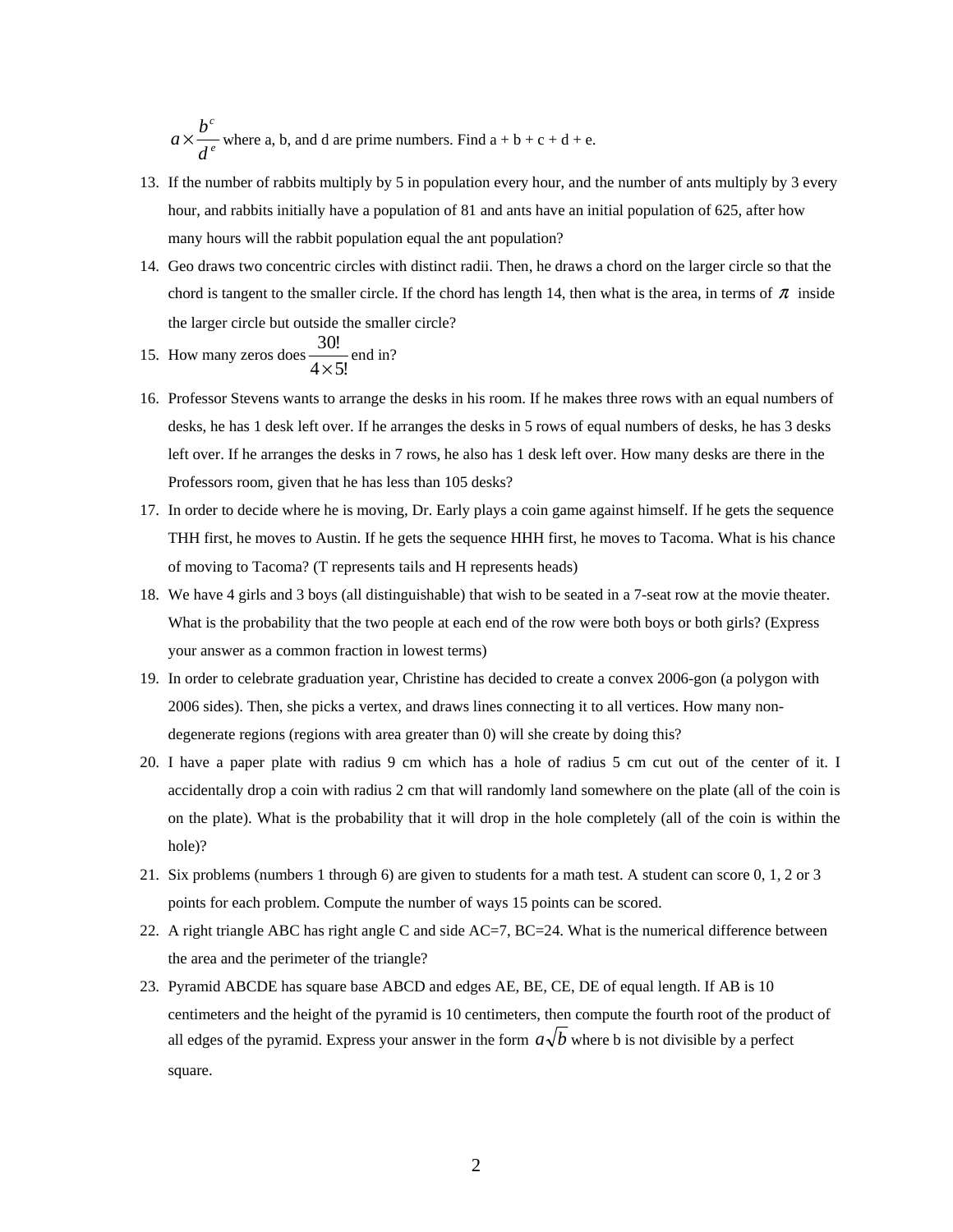- 24. The polynomial  $3x^2-2x-2$  has roots p,q. what is the value of  $\frac{1}{p} + \frac{1}{q}$  $\frac{1}{-} + \frac{1}{-}$  ?
- 25. The area of a circle circumscribed about a regular hexagon is  $2\pi$ . What is the area of the hexagon?
- 26. Jason brings his basketball on a fishing trip. He accidentally drops the ball of radius 13 centimeters into the water. Luckily, the density of the ball is less than that of the water, so the top of the ball remains 8 centimeters above the surface of the water. What is the circumference, in terms of  $\pi$  centimeters, of the circle formed by the contact of the water surface with the ball
- 27. Mr. Holbrook has two watches with 12 hour cycles (8 o'clock could mean both 8 a.m. or 8 p.m.). One watch gains a minute per day and the other loses one and a half minutes per day. If Mr. Holbrook set them both on the correct time, how many days will it take before they both tell the correct time again?
- 28. Chang, Brian and Eugene run a 2000 meter race. Chang finishes 200 meters ahead of Brian, and Chang is 290 meters ahead of Eugene. If Brian and Eugene both continue at their previous average speed, how many meters in front of Eugene will Brian finish?
- 29. What is the coefficient of  $x^{99}$  in the expansion of  $(x 1)(x 2)...(x 100)$ ?
- 30. Bob needs a date for Senior Prom. He is too shy to ask anyone in person, so he decides to send 5 Instant Messages at the exact same time to ask five different girls. He has a  $\frac{1}{10}$ 9<br>
chance of being rejected by each

girl. If the probability that Bob will be in trouble, (either having no date or having more than 1 date), is in the form  $\frac{n}{n}$ *m* , what is n - m?

- 31. Harry assigns an integer to each of the six faces of the cube. Then, he assigns a number to each of the eight vertices of the cube by adding the numbers of the faces that intersect at the vertex. Then, he adds up the eight vertex numbers. What is the largest number that is guaranteed to divide, that is to go into, this sum?
- 32. The River Styx flows along the line  $y=x$ . Starting from  $(0,0)$ , Demeter can only move one unit in the positive x direction or the positive y direction. She does not want to cross the Styx (hitting the line  $y=x$ does not count as crossing) on her way to the point (3,3). How many paths can Demeter take?
- 33. FGHIJKLM is a cube with side length 1. P, Q, R, S, T, U are the midpoints of FI, FJ, JK, KL, LH, HI respectively. Compute the area of the hexagon PQRSTU.  $\overline{ }$

34. Given that 
$$
K = 1 + \frac{1}{2 + \frac{1}{K}}
$$
 (K>0), and that K is expressible in the form  $\frac{a + \sqrt{b}}{c}$  where a, b, c are

integers (b is not the multiple of a perfect square), compute  $a + 4b + 2c$ .

- 35. If  $x_n^2 x_{n-1}x_{n+1} = (-2)^n$  for  $n \ge 1$ , and  $x_0 = x_1 = 1$ , then compute  $x_3$ .
- 36. What is the area of the region in the Cartesian Plane that contains points  $(x,y)$  such that  $|x| + |y| + |x + y| \le 2$  ?
- 37. A rhombus has half the area of a square with the same side-length. What is the ratio of the long diagonal to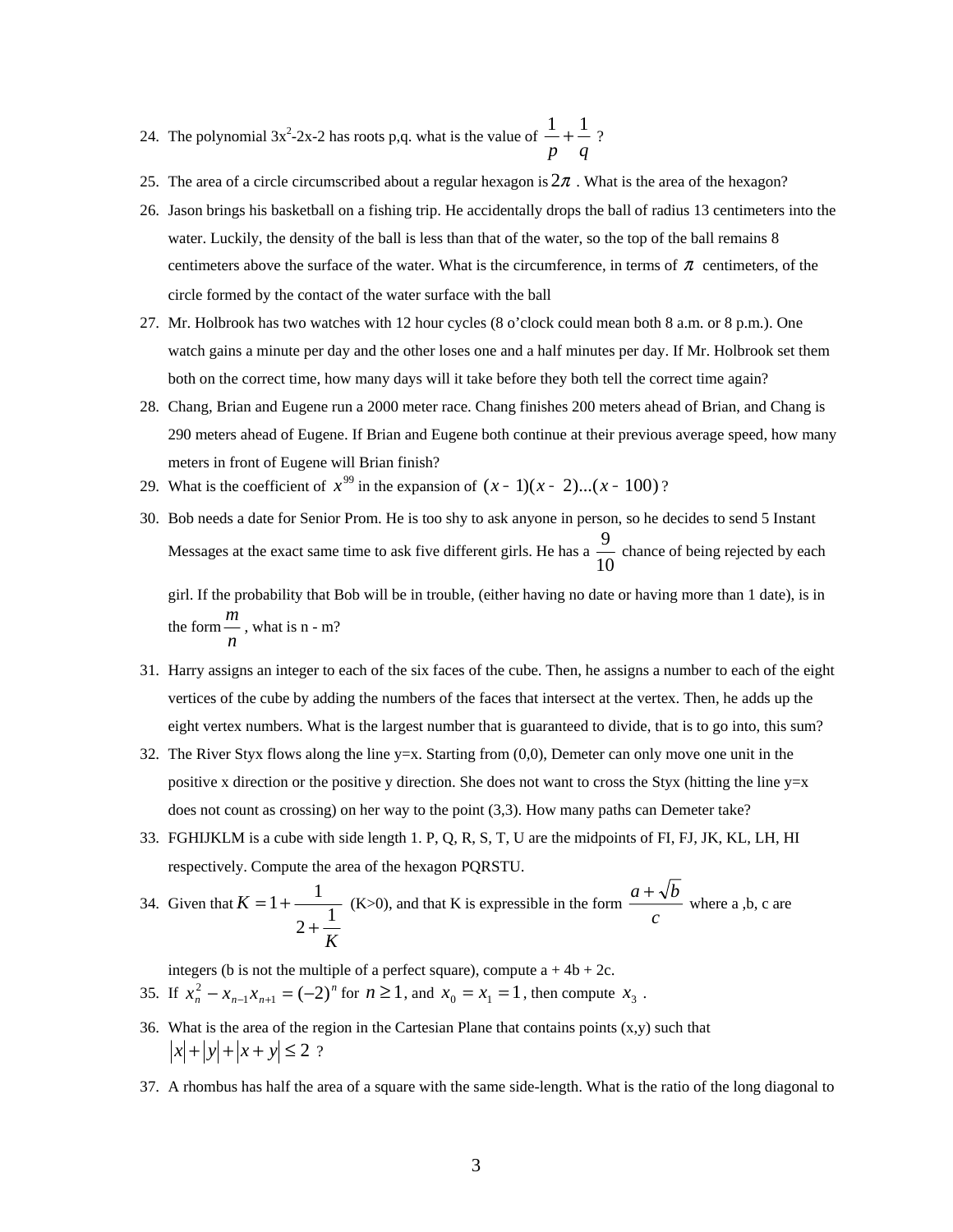the short diagonal in the rhombus? (Express the answer in the form  $a + \sqrt{b}$ )

38. From a horizontal distance of 50 meters, the angles of elevation to the top and bottom of the Colossus at Rhodes are 45 and 30 degrees respectively. If the height of the Colossus is in the form  $a \times (1 - \frac{\sqrt{b}}{2})$ *c*  $a \times (1 - \frac{\sqrt{b}}{\cdot}),$ 

where b is not a multiple of a square, compute  $a + b + c$ . (Assume the object is perpendicular to the ground)

- 39. Four spheres of radius 10 centimeters lie on a table, with their centers forming a square with four sides equal to 20 centimeters. If a fifth sphere, also of radius 10 centimeters, is to be placed on top of and touching the four spheres, what is the volume of the pyramid formed by the centers of the 5 spheres? (Express the answer as a fraction in simplest form with a radical in the numerator)
- 40. A triangle ABC has AB=5, BC=6, and CA=7. Let I be the point where the angle bisectors meet and M be the point where the angle bisector of A meets side BC. If *IA*  $\frac{MI}{IA}$  is in the form  $\frac{m}{n}$ *<sup>m</sup>* , where m and n are integers, compute  $m + n$ .
- 41. Thermistocles is attempting to avoid ostracism. He is given 18 white balls and 6 black balls. He must divide them into three boxes, with at least one ball in each box. Then, he randomly selects one of the boxes and picks a ball from it. He only avoids ostracism if it is white. There is a most favorable and a least favorable distribution for Thermistocles. Compute the difference in probability of avoiding ostracism between the two distributions.
- 42. Joe decides to collect all 4 toys of distinct Star Wars characters. Every time he buys fries, he has an equal chance (25%) of collecting each one of four characters. What is the expected number of times (the expected value is just the inverse of the probability, so we expect to flip a coin twice to get a heads) he has to buy fries, expressed as a fraction in lowest terms, in order to collect all four characters?
- 43. Let  $A(x)$ ,  $S(x)$ ,  $T(x)$  be distinct polynomials of the form  $ax^2+bx+c$ . The ordered triple (a, b, c) is selected without replacement from {1,2,3}. Let the sum of the roots of each polynomial be denoted by *p* and the product of the roots by *q*. We then find the ordered pair (p,q) for each of the polynomials. The three coordinates form a triangle. Find the maximum possible sum of the co-ordinates of the centroid of the triangle (the centroid is where the three medians intersect and is the center of mass of the triangle).
- 44. Archimedes loves circles. He randomly picks 2 points and then draws the chord between them. What is the probability the chord has length greater than the radius of the circle?
- 45. Josh wants you to calculate the radii of his red snooker balls. He knows that fifteen of them can be fitted tightly (outer balls are tangent to the frame) into an equilateral triangular frame of side length 876 millimeters (The triangular frame is higher than the radii of the balls). Express the radius in the form  $b \text{+} \sqrt{c}$ *a*  $\frac{a}{1+\sqrt{c}}$ .
- 46. New York and New Jersey are competing in a best-of-seven basketball series. The first team to win 4 games wins the series, and there are no ties. Given that the probability that NJ wins a game is 75%, and the